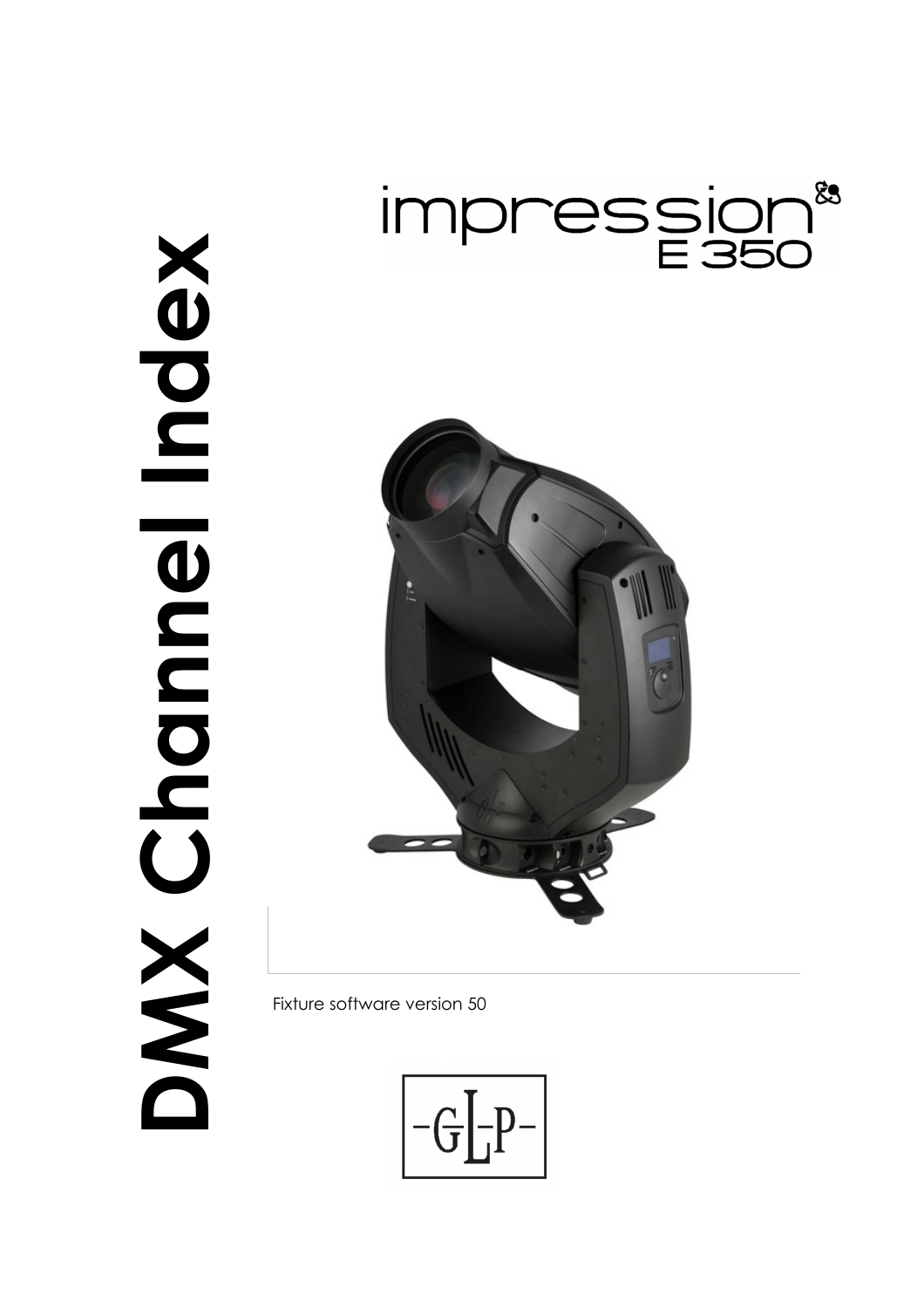GLP® impression® E350 DMX Channel Index Revision C

This document covers fixture software version 50

© 2018-2020 German Light Products GmbH. All rights reserved.

The marks 'GLP', 'German Light Products' and 'impression' are trademarks registered as the property of German Light Products GmbH in Germany, in the United States of America and in other countries.

The information contained in this document is subject to change without notice. German Light Products GmbH and all affiliated companies disclaim liability for any injury, damage, direct or indirect loss, consequential or economic loss or any other loss occasioned by the use of, inability to use or reliance on the information contained in this document.

Head office: German Light Products GmbH (GLP), Industriestrasse 2, 76307 Karlsbad, Germany Tel (Germany): +49 7248 92719 - 0

Service & Support EMEA: GLP, Industriestrasse 2, 76307 Karlsbad, Germany Tel. (Germany): +49 7248 9271955 Email: support@glp.de www.glp.de

Service & Support USA: GLP USA, 1145 Arroyo St., Ste. A, 91340 San Fernando, California Tel (USA): +1 818 767 8899 Support (US): info@germanlightproducts.com www.germanlightproducts.com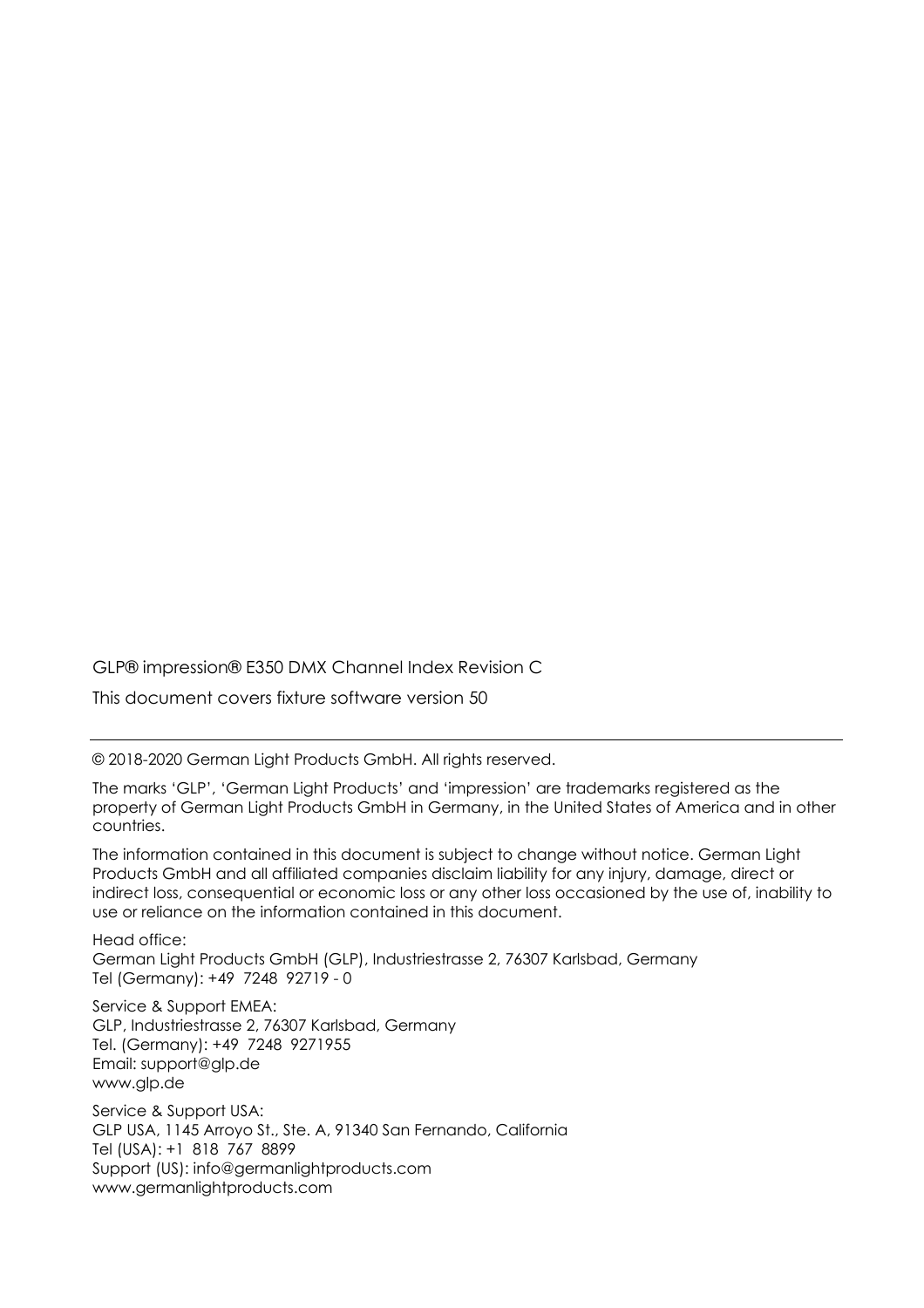## **impression E350 DMX channel index**

## *Normal mode (27 DMX channels)*

| Channel        | <b>Function</b> | <b>Description</b>                                                                                                                                                                                                                                                                                                                                                                                                                     | <b>DMX</b><br>range                                                                                                                                                                                                                                                                                              | Default<br><b>DMX</b> | % Range                                                                                                                                                                                                                                                                                                                                                                                                                             | Fade                                                                                                                 |
|----------------|-----------------|----------------------------------------------------------------------------------------------------------------------------------------------------------------------------------------------------------------------------------------------------------------------------------------------------------------------------------------------------------------------------------------------------------------------------------------|------------------------------------------------------------------------------------------------------------------------------------------------------------------------------------------------------------------------------------------------------------------------------------------------------------------|-----------------------|-------------------------------------------------------------------------------------------------------------------------------------------------------------------------------------------------------------------------------------------------------------------------------------------------------------------------------------------------------------------------------------------------------------------------------------|----------------------------------------------------------------------------------------------------------------------|
| 1              | Pan coarse      |                                                                                                                                                                                                                                                                                                                                                                                                                                        |                                                                                                                                                                                                                                                                                                                  |                       |                                                                                                                                                                                                                                                                                                                                                                                                                                     |                                                                                                                      |
| $\overline{2}$ | Pan fine        | $-282.5^{\circ}$ to $+282.5^{\circ}$ (16 bit)                                                                                                                                                                                                                                                                                                                                                                                          | $0 - 65535$                                                                                                                                                                                                                                                                                                      | 32767                 | $0 - 100\%$                                                                                                                                                                                                                                                                                                                                                                                                                         | Fade                                                                                                                 |
| 3              | Tilt coarse     |                                                                                                                                                                                                                                                                                                                                                                                                                                        |                                                                                                                                                                                                                                                                                                                  |                       |                                                                                                                                                                                                                                                                                                                                                                                                                                     |                                                                                                                      |
| 4              | Tilt fine       | $-128^{\circ}$ to $+128^{\circ}$ (16 bit)                                                                                                                                                                                                                                                                                                                                                                                              | $0 - 65535$                                                                                                                                                                                                                                                                                                      | 32767                 | $0 - 100\%$                                                                                                                                                                                                                                                                                                                                                                                                                         | Fade                                                                                                                 |
| 5              | Color wheel     | Open - White 7500 K<br>Color 01 - Congo blue (UV)<br>Color 02 - Green<br>Color 03 - Orange<br>Color 04 - Magenta<br>Color 05 - Blue<br>Color 06 - CTC 1<br>Color 07 - CTC 2<br>Color 08 - CTC 3<br>Color 09 - Minus green<br>Color 10 - Red<br>Color wheel indexing $0 - 360^\circ$<br>(continuous color changing)<br>Color wheel rotation CW<br>$fast - slow$<br>Color wheel rotation stop<br>Color wheel rotation CCW<br>slow - fast | $0 - 3$<br>$4 - 7$<br>$8 - 11$<br>$12 - 15$<br>$16 - 19$<br>$20 - 23$<br>$24 - 27$<br>$28 - 31$<br>$32 - 35$<br>$36 - 39$<br>$40 - 43$<br>$44 - 167$<br>$168 - 211$<br>212<br>$213 - 255$                                                                                                                        | $\mathbf 0$           | $0 - 1.2%$<br>$1.6 - 2.7%$<br>$3.1 - 4.3\%$<br>$4.7 - 5.9\%$<br>$6.3 - 7.5\%$<br>$7.8 - 9.0\%$<br>$9.4 - 10.6\%$<br>$11.0 - 12.2%$<br>$12.5 - 13.7%$<br>$14.1 - 15.3\%$<br>$15.7 - 16.9\%$<br>$17.3 - 65.5%$<br>$65.9 - 82.7\%$<br>83.1%<br>$83.5 - 100\%$                                                                                                                                                                          | Snap<br>Snap<br>Snap<br>Snap<br>Snap<br>Snap<br>Snap<br>Snap<br>Snap<br>Snap<br>Snap<br>Fade<br>Fade<br>Snap<br>Fade |
| 6              | Cyan            | Cyan 0 - 100%                                                                                                                                                                                                                                                                                                                                                                                                                          | $0 - 255$                                                                                                                                                                                                                                                                                                        | $\mathbf 0$           | $0 - 100\%$                                                                                                                                                                                                                                                                                                                                                                                                                         | Fade                                                                                                                 |
| $\overline{7}$ | Magenta         | Magenta 0-100%                                                                                                                                                                                                                                                                                                                                                                                                                         | $0 - 255$                                                                                                                                                                                                                                                                                                        | $\mathsf{O}\xspace$   | $0 - 100\%$                                                                                                                                                                                                                                                                                                                                                                                                                         | Fade                                                                                                                 |
| 8              | Yellow          | Yellow 0 - 100%                                                                                                                                                                                                                                                                                                                                                                                                                        | $0 - 255$                                                                                                                                                                                                                                                                                                        | $\mathbf 0$           | $0 - 100\%$                                                                                                                                                                                                                                                                                                                                                                                                                         | Fade                                                                                                                 |
| 9              | <b>CTC</b>      | Off (default: 7500 K)<br>8000 K<br>7900K<br>7800 K<br>7700 K<br>7600K<br>7500 K<br>7400K<br>7300 K<br>7200 K<br>7100K<br>7000 K<br>6900K<br>6800K<br>6700K<br>6600K<br>6500 K<br>6400K<br>6300K<br>6200 K<br>6100K<br>6000 K<br>5900 K                                                                                                                                                                                                 | $0 - 31$<br>$32 - 35$<br>$36 - 39$<br>$40 - 43$<br>$44 - 47$<br>$48 - 51$<br>$52 - 55$<br>$56 - 59$<br>$60 - 63$<br>$64 - 67$<br>$68 - 71$<br>$72 - 75$<br>$76 - 79$<br>$80 - 83$<br>$84 - 87$<br>$88 - 91$<br>$92 - 95$<br>$96 - 99$<br>$100 - 103$<br>$104 - 107$<br>$108 - 111$<br>$112 - 115$<br>$116 - 119$ | $\mathbf 0$           | $0 - 12.2%$<br>$12.5 - 13.7%$<br>$14.1 - 15.3\%$<br>$15.7 - 16.9%$<br>$17.3 - 18.4%$<br>$18.8 - 20.0\%$<br>$20.4 - 21.6%$<br>$22.0 - 23.1\%$<br>$23.5 - 24.7\%$<br>$25.1 - 26.3\%$<br>$26.7 - 27.8\%$<br>$28.2 - 29.4\%$<br>$29.8 - 31.0\%$<br>$31.4 - 32.5%$<br>$32.9 - 34.1\%$<br>$34.5 - 35.7%$<br>$36.1 - 37.3%$<br>$37.6 - 38.8\%$<br>$39.2 - 40.4%$<br>$40.8 - 42.0\%$<br>$42.4 - 43.5%$<br>$43.9 - 45.1\%$<br>$45.5 - 46.7%$ | Snap<br>Fade                                                                                                         |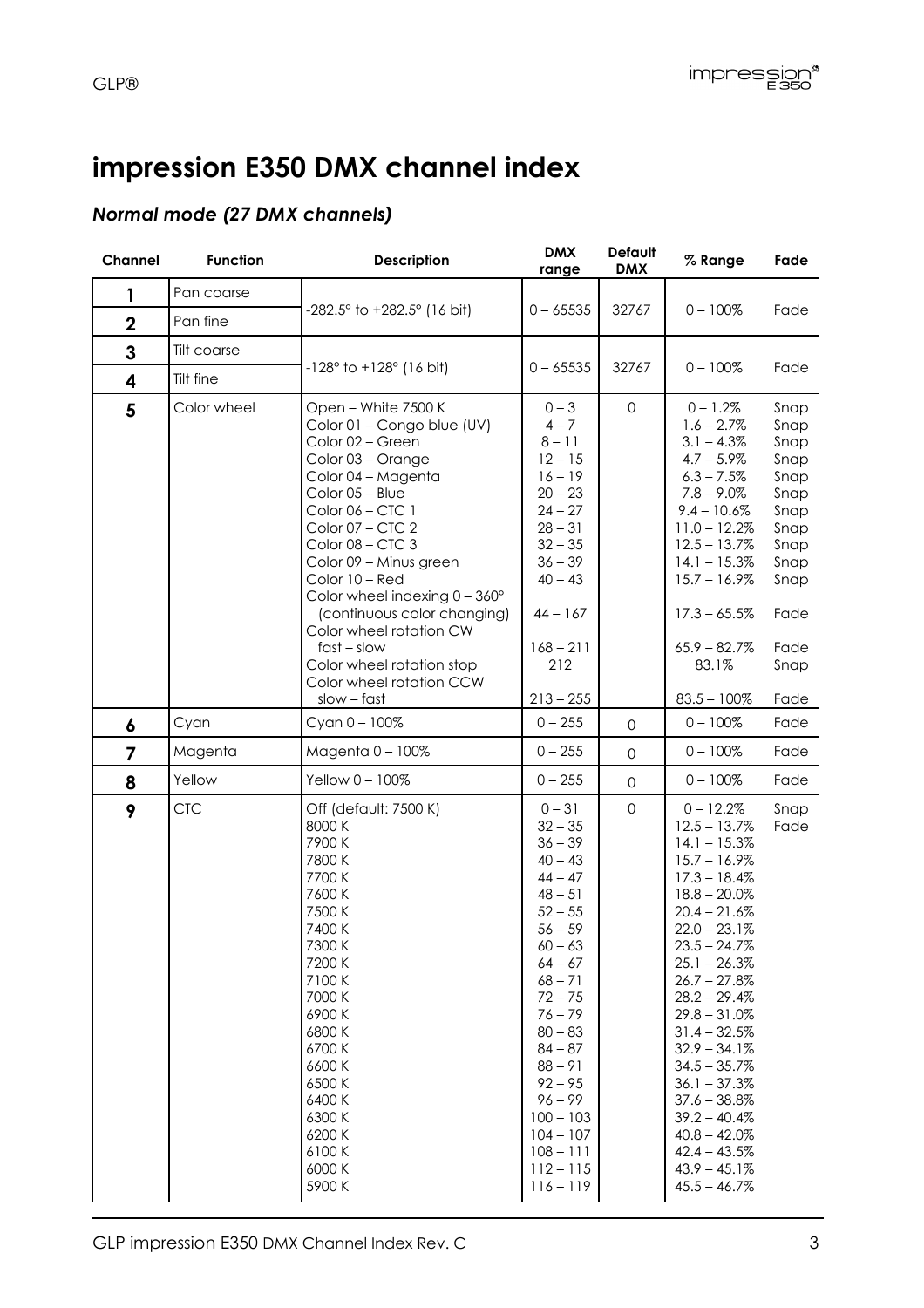| 9<br>continued |                                | 5800 K<br>5700 K<br>5600 K<br>5500 K<br>5400 K<br>5300 K<br>5200 K<br>5100 K<br>5000 K<br>4900 K<br>4800 K<br>4700 K<br>4600 K<br>4500 K<br>4400 K<br>4300 K<br>4200 K | $120 - 123$<br>$124 - 127$<br>$128 - 131$<br>$132 - 135$<br>$136 - 139$<br>$140 - 143$<br>$144 - 147$<br>$148 - 151$<br>$152 - 155$<br>$156 - 159$<br>$160 - 163$<br>$164 - 167$<br>$168 - 171$<br>$172 - 175$<br>$176 - 179$<br>$180 - 183$<br>$184 - 187$ |                     | $47.1 - 48.2%$<br>$48.6 - 49.8\%$<br>$50.2 - 51.4%$<br>$51.8 - 52.9%$<br>$53.3 - 54.5%$<br>$54.9 - 56.1%$<br>$56.5 - 57.6%$<br>$58.0 - 59.2%$<br>$59.6 - 60.8\%$<br>$61.2 - 62.4\%$<br>$62.7 - 63.9\%$<br>$64.3 - 65.5%$<br>$65.9 - 67.1%$<br>$67.5 - 68.6\%$<br>$69,0 - 70.2%$<br>$70.6 - 71.8\%$<br>$72.2 - 73.3%$ | Fade |
|----------------|--------------------------------|------------------------------------------------------------------------------------------------------------------------------------------------------------------------|-------------------------------------------------------------------------------------------------------------------------------------------------------------------------------------------------------------------------------------------------------------|---------------------|----------------------------------------------------------------------------------------------------------------------------------------------------------------------------------------------------------------------------------------------------------------------------------------------------------------------|------|
|                |                                | 4100K<br>4000 K<br>3900K<br>3800 K<br>3700 K<br>3600 K<br>3500 K<br>3400 K<br>3300 K<br>3200 K<br>3100K<br>3000 K<br>2900 K<br>2800 K<br>2700 K<br>2600 K<br>2500 K    | $188 - 191$<br>$192 - 195$<br>$196 - 199$<br>$200 - 203$<br>$204 - 207$<br>$208 - 211$<br>$212 - 215$<br>$216 - 219$<br>$220 - 223$<br>$224 - 227$<br>$228 - 231$<br>$232 - 235$<br>$236 - 239$<br>$240 - 243$<br>$244 - 247$<br>$248 - 251$<br>$252 - 255$ |                     | $73.7 - 74.9%$<br>$75.3 - 76.5%$<br>$76.9 - 78.0\%$<br>$78.4 - 79.6%$<br>$80.0 - 81.2%$<br>$81.6 - 82.7%$<br>$83.1 - 84.3\%$<br>$84.7 - 85.9%$<br>$86.3 - 87.5%$<br>$87.8 - 89.0\%$<br>$89.4 - 90.6%$<br>$91.0 - 92.2%$<br>$92.5 - 93.7%$<br>$94.1 - 95.3\%$<br>$95.7 - 96.9%$<br>$97.3 - 98.4%$<br>$98.8 - 100\%$   |      |
| 10             | Gobo wheel 1<br>gobo selection | Open<br>Gobo 01<br>Gobo 02<br>Gobo <sub>03</sub>                                                                                                                       | $0 - 15$<br>$16 - 31$<br>$32 - 47$<br>$48 - 63$                                                                                                                                                                                                             | $\mathsf{O}\xspace$ | $0 - 5.9%$<br>$6.3 - 12.2\%$<br>$12.5 - 18.4%$<br>$18.8 - 24.7%$                                                                                                                                                                                                                                                     | Snap |

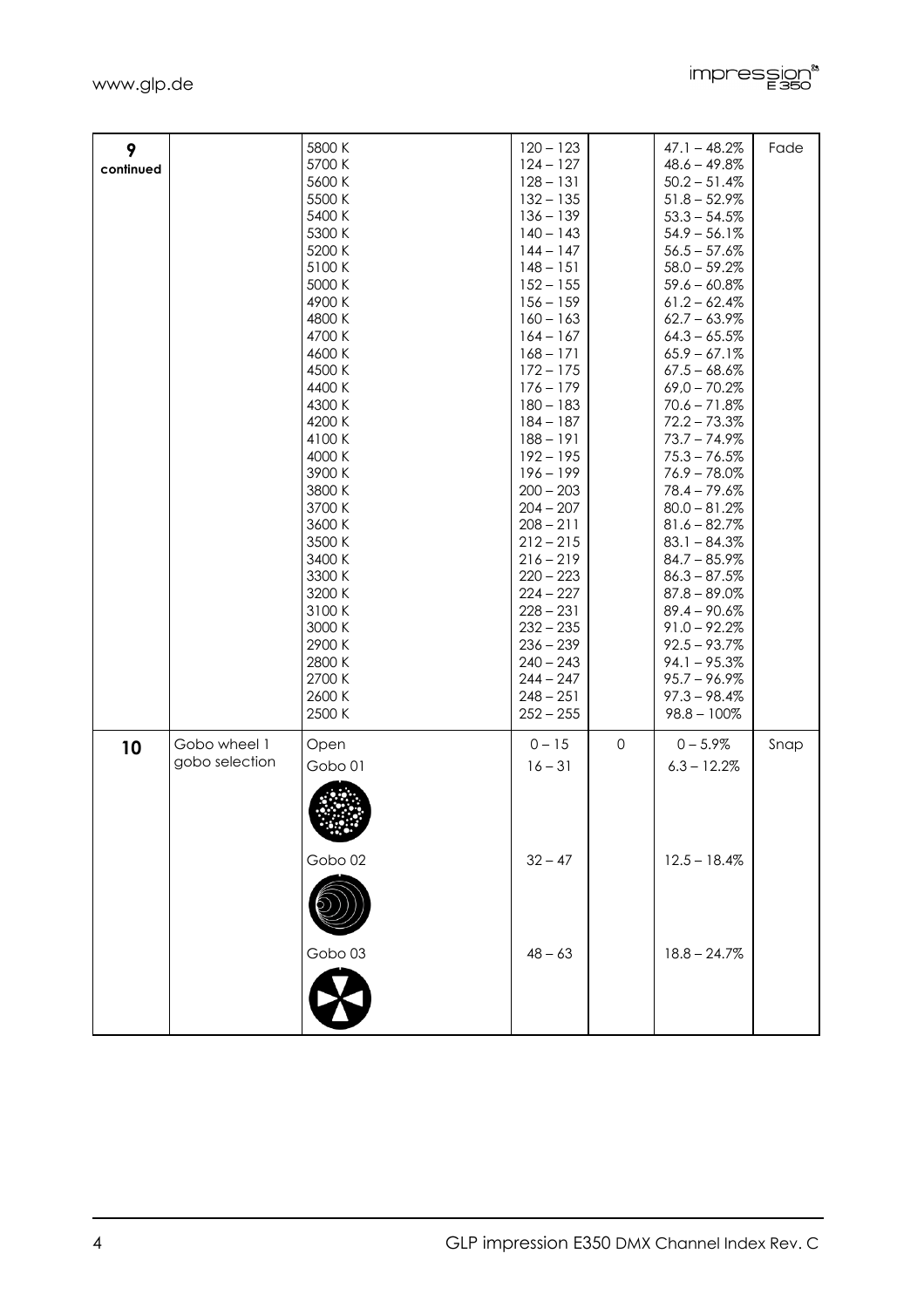

| 10        |                                 | Gobo 04                                   | $64 - 79$                  |             | $25.1 - 31\%$                  | Snap         |
|-----------|---------------------------------|-------------------------------------------|----------------------------|-------------|--------------------------------|--------------|
| continued |                                 |                                           |                            |             |                                |              |
|           |                                 |                                           |                            |             |                                |              |
|           |                                 |                                           |                            |             |                                |              |
|           |                                 | Gobo 05                                   | $80 - 95$                  |             | $31.4 - 37.3%$                 |              |
|           |                                 |                                           |                            |             |                                |              |
|           |                                 | Gobo 06                                   | $96 - 111$                 |             | $37.6 - 43.5%$                 |              |
|           |                                 |                                           |                            |             |                                |              |
|           |                                 | Gobo 07                                   | $112 - 127$                |             | $43.9 - 49.8\%$                |              |
|           |                                 |                                           |                            |             |                                |              |
|           |                                 | Gobo wheel rotation stop                  | 128                        |             | 50.2%                          |              |
|           |                                 | Gobo wheel rotation CW<br>$fast - slow$   | $129 - 191$                |             | $50.6 - 74.9\%$                | Fade         |
|           |                                 | Gobo wheel rotation stop                  | 192                        |             | 75.3%                          | Snap         |
|           |                                 | Gobo wheel rotation CCW                   |                            |             |                                |              |
| 11        | Gobo wheel 1                    | slow - fast<br>Gobo index $0 - 360^\circ$ | $193 - 255$<br>$0 - 32767$ | $\mathbf 0$ | $75.7 - 100\%$<br>$0 - 50.0\%$ | Fade<br>Fade |
|           | index & rotation                | Gobo rotation CW                          |                            |             |                                |              |
|           |                                 | $fast - slow$                             | $32768 - 49151$            |             | $50.0 - 74.9\%$                | Fade         |
| 12        |                                 | Gobo rotation stop                        | 49152                      |             | 75%                            | Snap         |
|           |                                 | Gobo rotation CCW<br>$slow - fast$        | $49153 - 65535$            |             | $75.1 - 100\%$                 | Fade         |
| 13        | Gobo wheel 2                    | Open                                      | $0 - 7$                    | $\mathbf 0$ | $0 - 2.7%$                     | Snap         |
|           | (fixed gobos)<br>gobo selection | Gobo 01                                   | $8 - 15$                   |             | $3.1 - 5.9\%$                  |              |
|           |                                 | ハ                                         |                            |             |                                |              |
|           |                                 | Gobo 02                                   | $16 - 23$                  |             | $6.3 - 9.0\%$                  |              |
|           |                                 |                                           |                            |             |                                |              |
|           |                                 |                                           |                            |             |                                |              |
|           |                                 | Gobo 03                                   | $24 - 31$                  |             | $9.4 - 12.2%$                  |              |
|           |                                 |                                           |                            |             |                                |              |
|           |                                 |                                           |                            |             |                                |              |
|           |                                 | Gobo 04                                   | $32 - 39$                  |             | $12.5 - 15.3%$                 |              |
|           |                                 |                                           |                            |             |                                |              |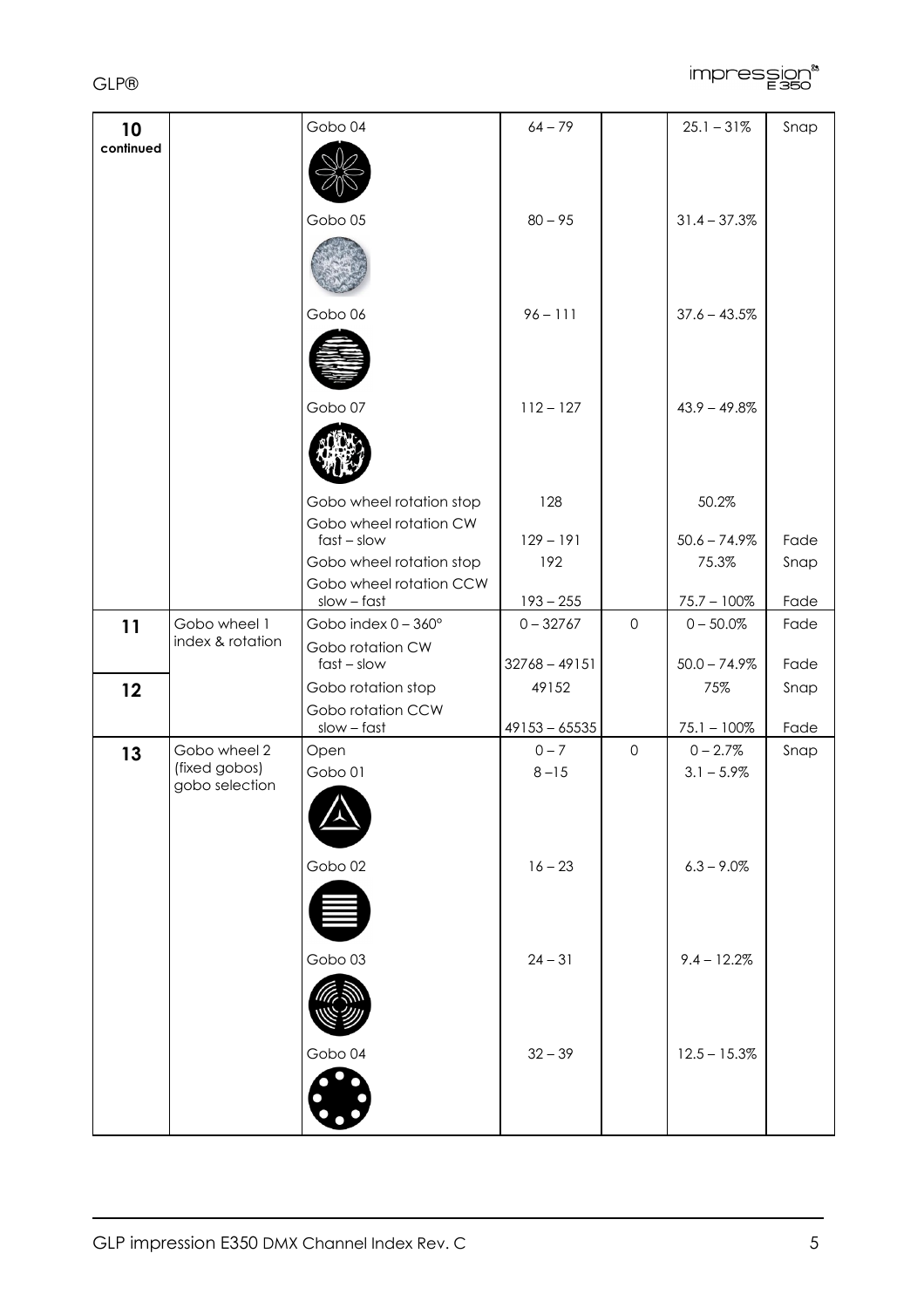



| 13        |         | Gobo $05$                              | $40 - 47$         |     | $15.7 - 18.4%$           | Snap |
|-----------|---------|----------------------------------------|-------------------|-----|--------------------------|------|
| continued |         | WЦ                                     |                   |     |                          |      |
|           |         |                                        |                   |     |                          |      |
|           |         |                                        |                   |     |                          |      |
|           |         | Gobo 06                                | $48 - 55$         |     | $18.8 - 21.6%$           |      |
|           |         |                                        |                   |     |                          |      |
|           |         |                                        |                   |     |                          |      |
|           |         |                                        |                   |     |                          |      |
|           |         | Gobo 07                                | $56 - 63$         |     | $22.0 - 24.7\%$          |      |
|           |         |                                        |                   |     |                          |      |
|           |         |                                        |                   |     |                          |      |
|           |         |                                        |                   |     |                          |      |
|           |         |                                        |                   |     |                          |      |
|           |         | Gobo 08                                | $64 - 71$         |     | $25.1 - 27.8\%$          |      |
|           |         |                                        |                   |     |                          |      |
|           |         |                                        |                   |     |                          |      |
|           |         |                                        |                   |     |                          |      |
|           |         | Gobo 09                                | $72 - 79$         |     | $28.2 - 31\%$            |      |
|           |         |                                        |                   |     |                          |      |
|           |         |                                        |                   |     |                          |      |
|           |         |                                        |                   |     |                          |      |
|           |         | Gobo 10                                | $80 - 87$         |     | $31.4 - 34.1%$           |      |
|           |         |                                        |                   |     |                          |      |
|           |         |                                        |                   |     |                          |      |
|           |         |                                        |                   |     |                          |      |
|           |         | No function                            |                   |     |                          |      |
|           |         | Gobo wheel rotation stop               | $88 - 127$<br>128 |     | $34.5 - 49.8\%$<br>50.2% | Snap |
|           |         | Gobo wheel rotation CW                 |                   |     |                          |      |
|           |         | $fast - slow$                          | $129 - 191$       |     | $50.6 - 74.9%$           | Fade |
|           |         | Gobo wheel rotation stop               | 192               |     | 75.3%                    | Snap |
|           |         | Gobo wheel rotation CCW<br>slow - fast | $193 - 255$       |     | $75.7 - 100\%$           | Fade |
| 14        | Shutter | Closed                                 | $0 - 15$          | 255 | $0 - 5.9%$               | Snap |
|           |         | Pulse, random,                         | $16 - 47$         |     | $6.3 - 18.4\%$           | Fade |
|           |         | $slow - fast$                          |                   |     |                          |      |
|           |         | Ramp-up, random,                       |                   |     |                          |      |
|           |         | $slow - fast$                          | $48 - 79$         |     | $18.8 - 31\%$            |      |
|           |         | Ramp-down, random,<br>$slow - fast$    | $80 - 111$        |     | $31.4 - 43.5%$           |      |
|           |         | Ramp-up-down, random,                  |                   |     |                          |      |
|           |         | $slow - fast$                          | $112 - 143$       |     | $43.9 - 56.1\%$          |      |
|           |         | Strobe with b/o pause                  |                   |     |                          |      |
|           |         | $5 - 0.1$ sec.                         | $144 - 199$       |     | $56.5 - 78.0\%$          |      |
|           |         | Strobe $1 - 10$ Hz                     | $200 - 239$       |     | $78.4 - 93.7%$           |      |
|           |         | Open                                   | $240 - 255$       |     | $94.1 - 100\%$           | Snap |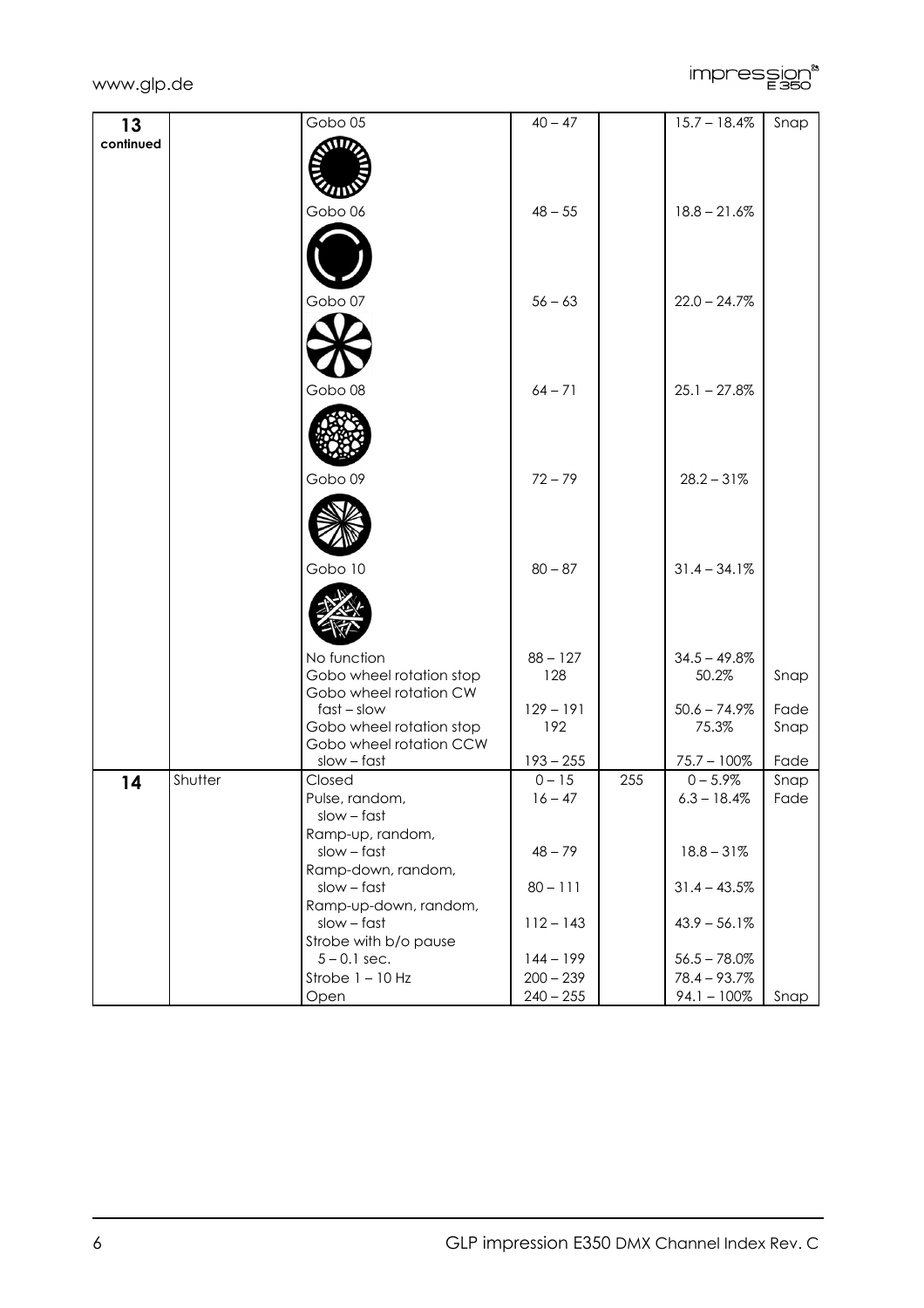

| 15 | Dimmer coarse                   |                                                                                                                                                     |                                             |          |                                                       |                              |
|----|---------------------------------|-----------------------------------------------------------------------------------------------------------------------------------------------------|---------------------------------------------|----------|-------------------------------------------------------|------------------------------|
| 16 | Dimmer fine                     | Intensity $0 - 100\%$                                                                                                                               | $0 - 65535$                                 | 32768    | $0 - 100\%$                                           | Fade                         |
| 17 | Focus coarse                    |                                                                                                                                                     |                                             |          |                                                       |                              |
| 18 | Focus fine                      | $Near - far$                                                                                                                                        | $0 - 65535$                                 | 32768    | $0 - 100\%$                                           | Fade                         |
| 19 | Zoom                            | Wide - narrow                                                                                                                                       | $0 - 255$                                   | 128      | $0 - 100\%$                                           | Fade                         |
| 20 | Frost                           | No frost<br>Frost light $0 - 100\%$<br>Frost heavy $0 - 100\%$                                                                                      | $0 - 3$<br>$4 - 127$<br>$128 - 255$         | $\Omega$ | $0 - 1.2%$<br>$1.6 - 49.8\%$<br>$50.2 - 100\%$        | Snap<br>Fade                 |
| 21 | Prism                           | No prism<br>Prism rotation CW fast - slow<br>Prism rotation stop<br>Prism rotation CCW<br>$slow - fast$                                             | $0 - 7$<br>$8 - 130$<br>131<br>$132 - 255$  | $\Omega$ | $0 - 2.7%$<br>$3.1 - 51\%$<br>51.4%<br>$51.8 - 100\%$ | Snap<br>Fade<br>Snap<br>Fade |
| 22 | <b>Effect wheel</b><br>position | Effect wheel out $-$ in $-$<br>$tilt$ 0 - $90^\circ$                                                                                                | $0 - 255$                                   | $\Omega$ | $0 - 100\%$                                           | Fade                         |
| 23 | Effect wheel<br>index/rotation  | Effect wheel rotation stop<br>Effect wheel rotation CW<br>$fast - slow$<br>Effect wheel rotation stop<br>Effect wheel rotation CCW<br>$slow - fast$ | $\Omega$<br>$1 - 127$<br>128<br>$129 - 255$ | $\Omega$ | 0%<br>$0.4 - 49.8\%$<br>50.2%<br>$50.6 - 100\%$       | Snap<br>Fade<br>Snap<br>Fade |
| 24 | <b>Iris</b>                     | Open – closed                                                                                                                                       | $0 - 255$                                   | $\Omega$ | $0 - 100\%$                                           | Fade                         |

GLP®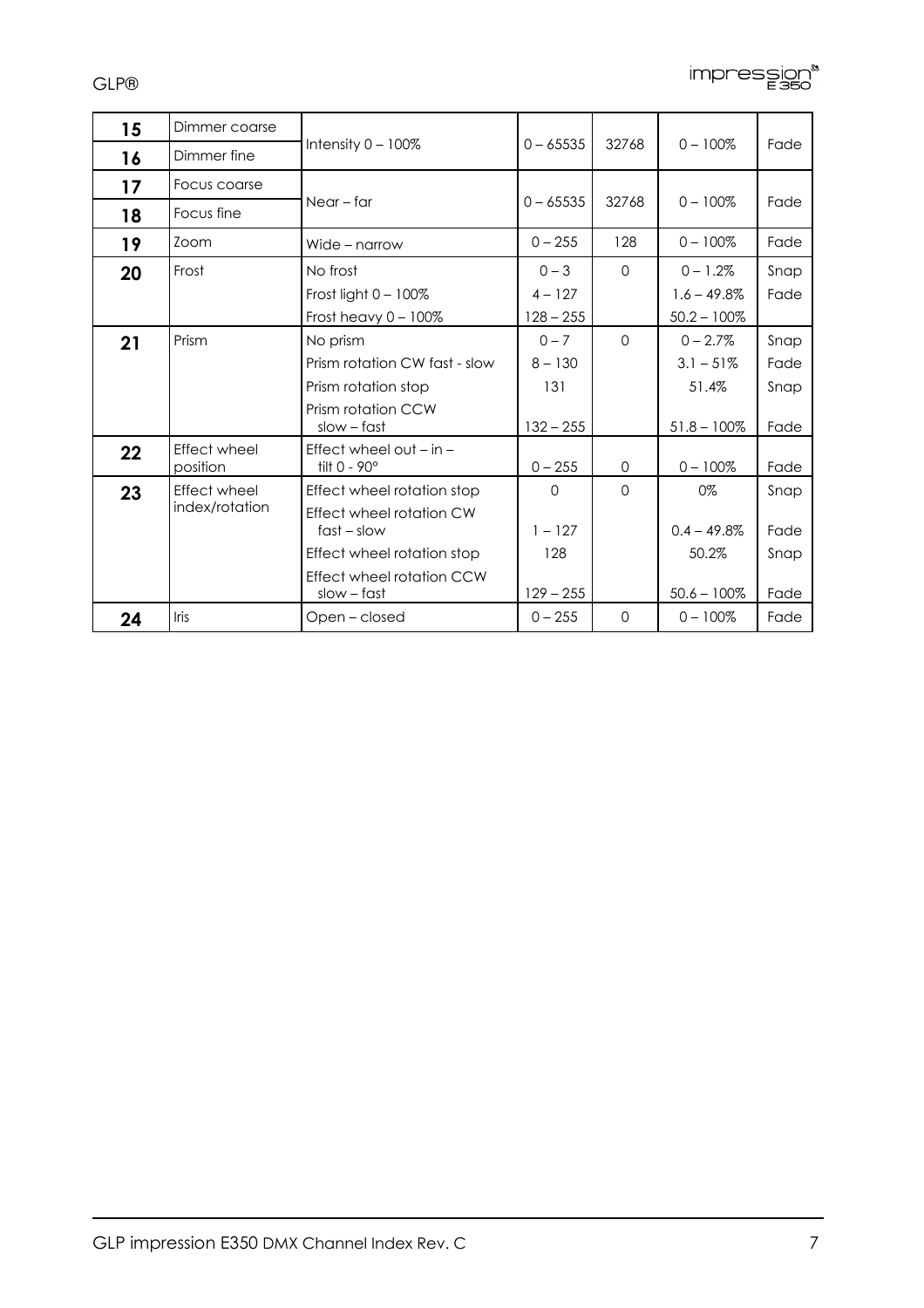

| 25 | Special / Control | No function                    | $0 - 26$    | $\mathbf 0$ | $0 - 10.2%$     | Snap |
|----|-------------------|--------------------------------|-------------|-------------|-----------------|------|
|    |                   | Performance fast*              | $27 - 29$   |             | $10.6 - 11.4\%$ |      |
|    |                   | Performance normal*            | $30 - 32$   |             | $11.8 - 12.5%$  |      |
|    |                   | Performance smooth*            | $33 - 35$   |             | $12.9 - 13.7\%$ |      |
|    |                   | No function                    | $36 - 38$   |             | $14.1 - 14.9\%$ |      |
|    |                   | Dimmer curve extra soft*       | $39 - 41$   |             | $15.3 - 16.1\%$ |      |
|    |                   | Dimmer curve linear*           | $42 - 44$   |             | $16.5 - 17.3%$  |      |
|    |                   | No function                    | $45 - 53$   |             | $17.6 - 20.8\%$ |      |
|    |                   | Display off*                   | $54 - 56$   |             | $21.2 - 22\%$   |      |
|    |                   | Display auto-off*              | $57 - 59$   |             | $22.4 - 23.1\%$ |      |
|    |                   | Display on*                    | $60 - 62$   |             | $23.5 - 24.3\%$ |      |
|    |                   | Display orientation normal*    | $63 - 65$   |             | $24.7 - 25.5%$  |      |
|    |                   | Display orientation invert*    | $66 - 68$   |             | $25.9 - 26.7\%$ |      |
|    |                   | No function                    | $69 - 71$   |             | $27.1 - 27.8\%$ |      |
|    |                   | No $DMX = blackout*$           | $72 - 74$   |             | $28.2 - 29.0\%$ |      |
|    |                   | No $DMX = hold*$               | $75 - 77$   |             | $29.4 - 30.2%$  |      |
|    |                   | No $DMX = stand\text{-}alone*$ | $78 - 80$   |             | $30.6 - 31.4%$  |      |
|    |                   | No $DMX = DMX$ shot*           | $81 - 83$   |             | $31.8 - 32.5%$  |      |
|    |                   | No function                    | $84 - 86$   |             | $32.9 - 33.7\%$ |      |
|    |                   | Fan regulated*                 | $87 - 89$   |             | $34.1 - 34.9\%$ |      |
|    |                   | Fan high*                      | $90 - 92$   |             | $35.3 - 36.1\%$ |      |
|    |                   | Fan medium*                    | $93 - 95$   |             | $36.5 - 37.3%$  |      |
|    |                   | Fan low*                       | $96 - 98$   |             | $37.6 - 38.4%$  |      |
|    |                   | No function                    | $99 - 104$  |             | $38.8 - 40.8\%$ |      |
|    |                   | Position feedback off*         | $105 - 107$ |             | $41.2 - 42.0\%$ |      |
|    |                   | Position feedback on*          | $108 - 110$ |             | $42.4 - 43.1%$  |      |
|    |                   | Effect shortcuts off*          | $111 - 113$ |             | $43.5 - 44.3\%$ |      |
|    |                   | Effect shortcuts on*           | $114 - 116$ |             | $44.7 - 45.5%$  |      |
|    |                   | Tilt invert off*               | $117 - 119$ |             | $45.9 - 46.7%$  |      |
|    |                   | Tilt invert on*                | $120 - 122$ |             | $47.1 - 47.8\%$ |      |
|    |                   | Pan invert off*                | $123 - 125$ |             | $48.2 - 49.0\%$ |      |
|    |                   | Pan invert on*                 | $126 - 128$ |             | $49.4 - 50.2%$  |      |
|    |                   | Zoom invert off*               | $129 - 131$ |             | $50.6 - 51.4%$  |      |
|    |                   | Zoom invert on*                | $132 - 134$ |             | $51.8 - 52.5%$  |      |
|    |                   | Focus tracking off*            | $141 - 143$ |             | $55.3 - 56.1\%$ |      |
|    |                   | Focus tracking near*           | $144 - 146$ |             | $56.5 - 57.3%$  |      |
|    |                   | Focus tracking medium*         | $147 - 149$ |             | $57.6 - 58.4%$  |      |
|    |                   | Focus tracking far*            | $150 - 152$ |             | $58.8 - 59.6%$  |      |
|    |                   | No function                    | $153 - 191$ |             | $60.0 - 74.9\%$ |      |
|    |                   | PWM 2200 Hz **                 | $192 - 194$ |             | $75.3 - 76.1%$  |      |
|    |                   | PWM 3000 Hz **                 | 195 – 197   |             | $76.5 - 77.3\%$ |      |
|    |                   | PWM 4800 Hz **                 | $198 - 200$ |             | $77.6 - 78.4\%$ |      |
|    |                   | PWM 9600 Hz **                 | $201 - 203$ |             | $78.8 - 79.6%$  |      |
|    |                   | No function                    | $204 - 206$ |             | $80.0 - 80.8\%$ |      |
|    |                   | PWM 25 kHz **                  | $207 - 209$ |             | $81.2 - 82.0\%$ |      |
|    |                   | No function                    | 210 - 239   |             | $82.4 - 93.7\%$ |      |
|    |                   | Load setting defaults**        | $240 - 242$ |             | $94.1 - 94.9\%$ |      |
|    |                   | No function                    | $243 - 245$ |             | $95.3 - 96.1\%$ |      |
|    |                   | Reset pan/tilt *               | $246 - 248$ |             | $96.5 - 97.3\%$ |      |
|    |                   | Reset head*                    | $249 - 251$ |             | $97.6 - 98.4%$  |      |
|    |                   | Reset all*                     | $252 - 255$ |             | $98.8 - 100\%$  |      |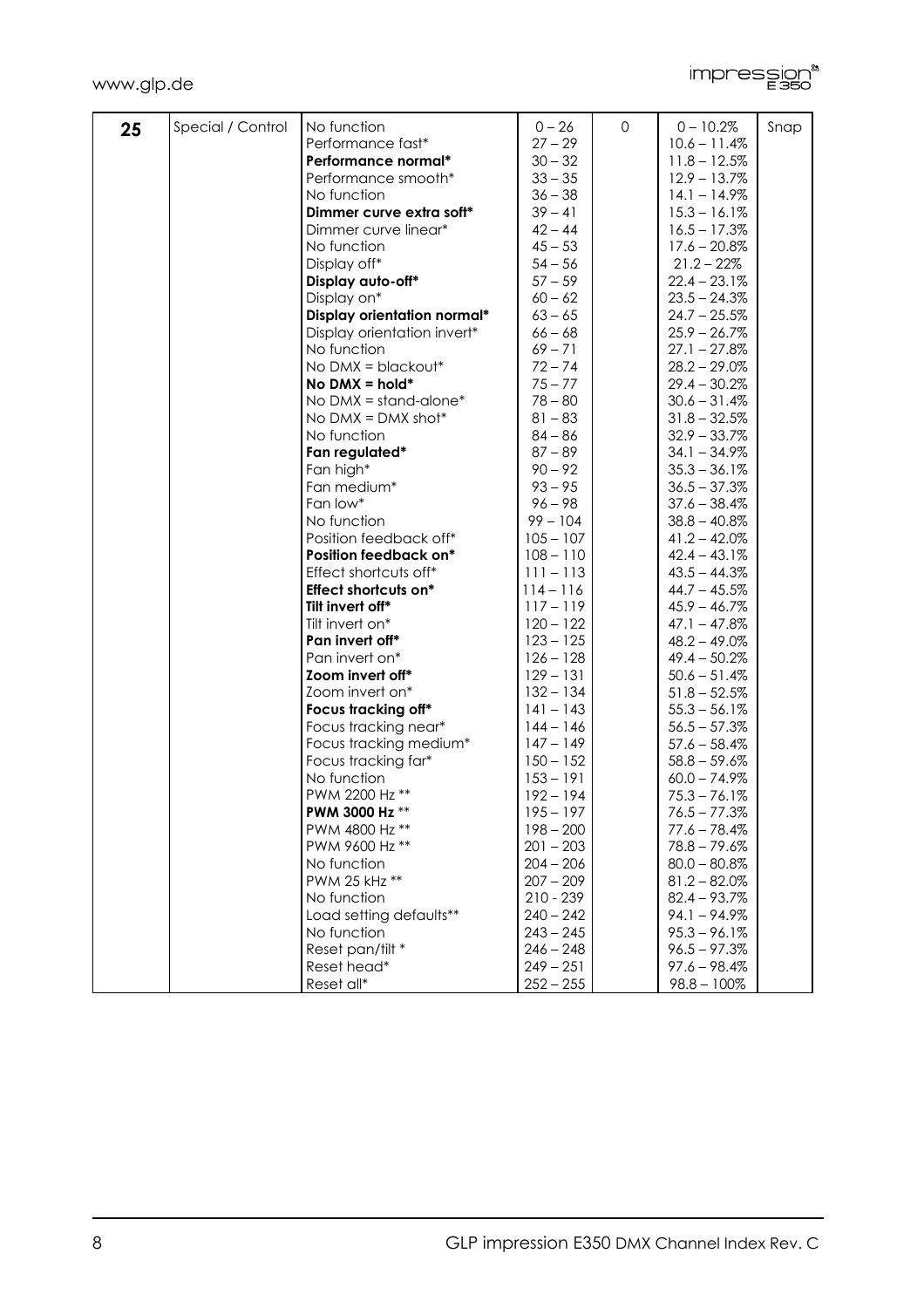

| 26 | <b>FX1</b> selection | No FX<br>LED cluster FX 01 Chaser<br>LED cluster FX 01 Crossfade<br>LED cluster FX 02 Chaser<br>LED cluster FX 02 Crossfade<br>LED cluster FX 03 Chaser<br>LED cluster FX 03 Crossfade<br>LED cluster FX 04 Chaser<br>random<br>LED cluster FX 04 Crossfade<br>random<br>No function | $0 - 10$<br>$11 - 14$<br>$15 - 18$<br>$19 - 22$<br>$23 - 26$<br>$27 - 30$<br>$31 - 34$<br>$35 - 38$<br>$39 - 42$<br>43-255 | $\Omega$ | $0 - 3.9\%$<br>$4.3 - 5.5\%$<br>$5.9 - 7.1\%$<br>$7.5 - 8.6\%$<br>$9 - 10.2\%$<br>$10.6 - 11.8\%$<br>$12.2 - 13.3\%$<br>$13.7 - 14.9\%$<br>$15.3 - 16.5\%$<br>16.9 – 100% | Snap |
|----|----------------------|--------------------------------------------------------------------------------------------------------------------------------------------------------------------------------------------------------------------------------------------------------------------------------------|----------------------------------------------------------------------------------------------------------------------------|----------|---------------------------------------------------------------------------------------------------------------------------------------------------------------------------|------|
| 27 | FX1 adjustment       | FX1 speed slow – fast                                                                                                                                                                                                                                                                | $0 - 255$                                                                                                                  | $\Omega$ | $0 - 100\%$                                                                                                                                                               | Fade |

\* Move from zero and hold value for 3 seconds to apply

\*\* Move from zero and hold value for 5 seconds to apply

## *Notes:*

*Percentage values are calculated by dividing DMX values by 2.56 and rounding to the nearest 0.1%.* 

*To apply a command on Channel 25 (Special / Control), start at a value of zero, then move to the required value and hold it for the required time (e.g. 3 seconds). If you move to the required value from any other value than zero, the command will not be applied.* 

*To adjust the PWM frequency using the Special / Control channel, start at a value of zero, move to the required value and hold it for at least 5 seconds.* 

*Default settings are written in bold type.*